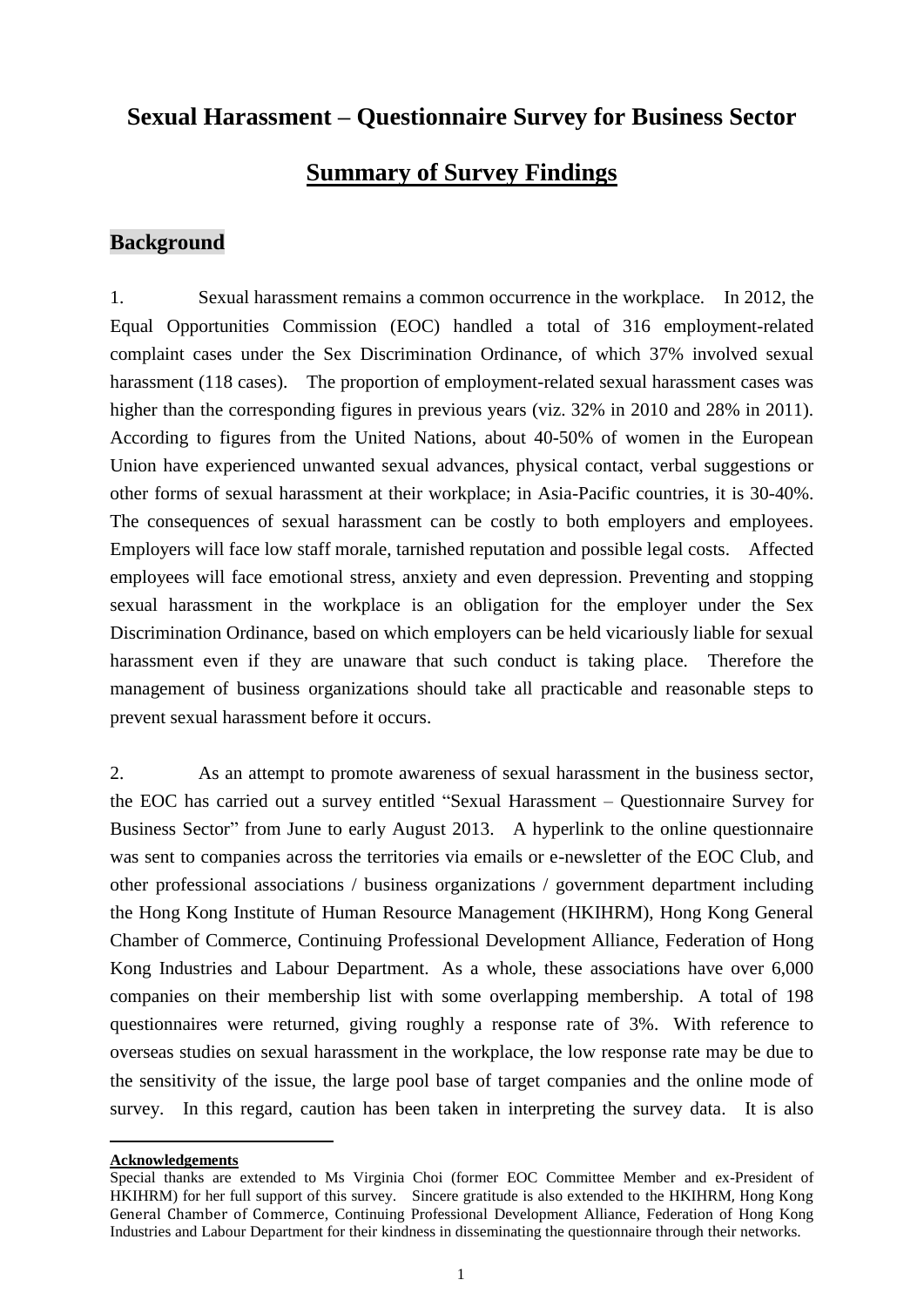worth noting that one should not interpret the results as representative nor generalize the findings to the whole of Hong Kong.

#### **Key Findings**

3. Altogether 113 respondents (57%) indicated that there was a policy statement in the company whereas 85 respondents (43%) did not. Given the low response rate, this should not be interpreted as indicating that the majority of business organizations in Hong Kong have formal sexual harassment policy. Furthermore, among the 113 companies which stated having a policy statement, merely 55% of them provided details. The rest (45%) did not give any further information. One can legitimately question whether sexual harassment policy has been fully implemented or not.

4. The most common items in the policy statement on sexual harassment include: "A clear statement that sexual harassment will not be tolerated" (81%), "A message that management is committed to eliminating and preventing sexual harassment" (77%), and "The options available for dealing with sexual harassment complaints formally" (74%). contrast, the least common items (frequency rate <50%) include: "There exists a designated person to handle sexual harassment complaints and promotion of preventing sexual harassment" (39%), "A note that the complainant may lodge a complaint directly with the EOC or take action in the District Court" (37%), "Offer anti-sexual harassment training to staff" (37%), "The names and telephone numbers of officers who are responsible for dealing with complaints, providing information and advice, etc." (35%), "The options available for dealing with sexual harassment complaints informally" (27%), and "The policy on sexual harassment is published periodically" (16%).

5. Of the 16 items listed in the sexual harassment policy, only 3 items were considered common in most companies (over 70%). Another 7 items were in the acceptable range (53%-68%). The other 6 items were often omitted in the sexual harassment policy (16%-39%). These results seem to imply that policy statement on sexual harassment is not comprehensive and that companies have been selective in formulating the sexual harassment policy. Very often the implementation measures (e.g., contact information of designated complaint-handling personnel, provision of training and education) are often lacking. With such vital information missing, it tends to discourage affected staff to raise a complaint.

6. Among the companies without a policy statement on sexual harassment, the reasons are mainly "It appears no urgency to formulate a policy statement on sexual harassment" (46%), and "Never have thought of developing a policy statement" (37%). There are minor reasons such as "Sexual harassment has not occurred in the company and therefore, it is not a necessity to formulate the related policy statement" (27%), "Staff are not trained in formulating the related policy statement" (24%), and "There are concerns that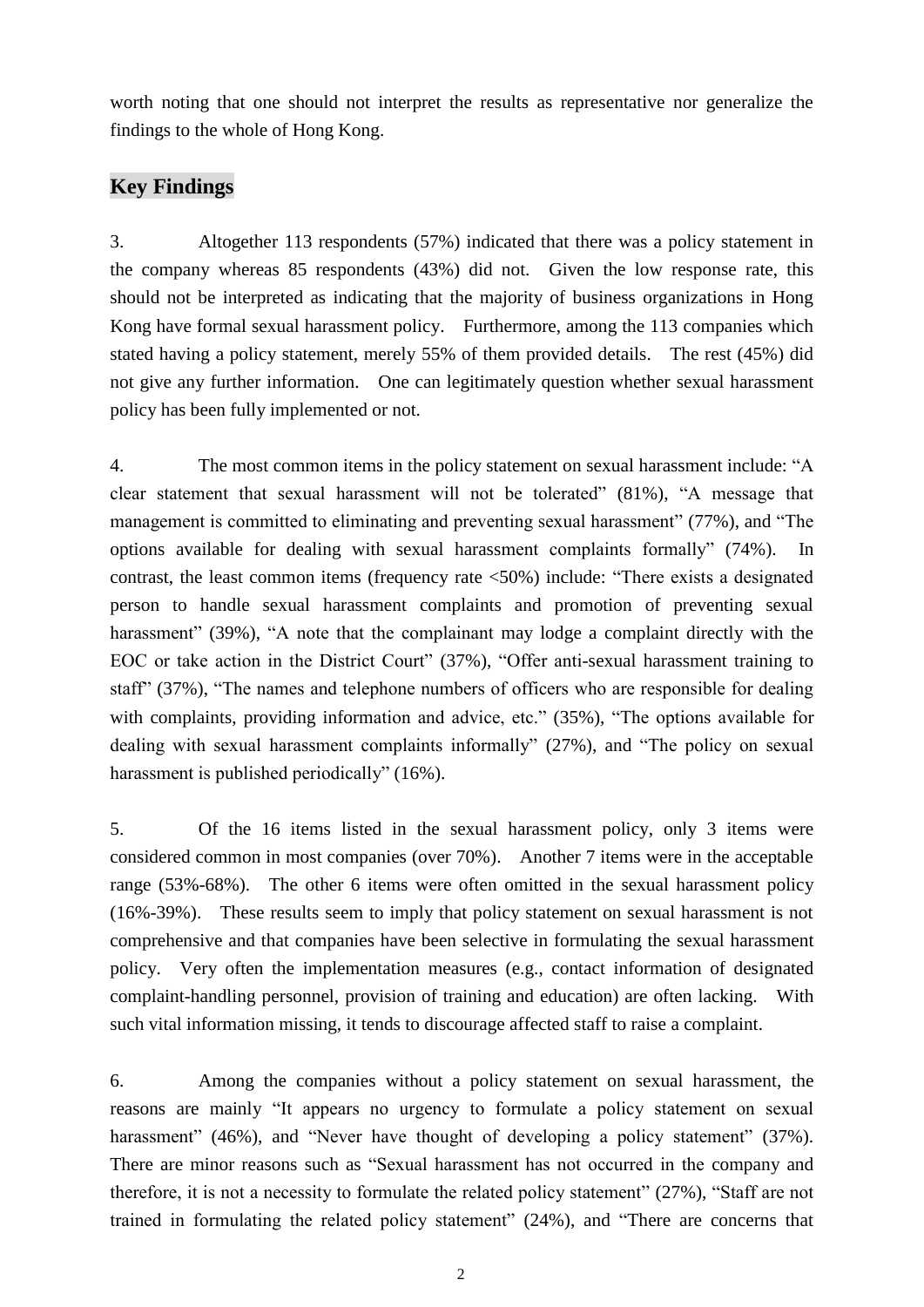people may misinterpret the formulation of the related policy statement as frequent occurrence of sexual harassment in the company" (11%). Two items appear as the least concerned reasons: "It will incur additional financial burden to establish a policy statement" (6%), and "Sexual harassment will not bring serious consequences and therefore there is no need to formulate the related policy statement" (1%). Since the companies consider that there is no urgency in formulating a policy statement on sexual harassment, it matches with the data that among the 71 companies, only 17% are willing to adopt a formal policy on sexual harassment in the next 12 months.

7. When asked if there were complaints about sexual harassment in the companies in 2012, 28 respondents revealed that there had been sexual harassment, mostly 1-2 complaint cases recorded. Further analysis shows that significantly more complaints about sexual harassment are received in companies with a policy statement than those without it (21 vs 7, p<0.05). Also, more staff have received training on anti-sexual harassment in companies with a policy statement than those without it (26 vs 4,  $p<0.05$ ). It is worth noting that this should not be interpreted as a causal relationship. Rather, it highlights the importance of having an sexual harassment policy which encourages and empowers staff to report such cases once they have occurred.

8. Regarding the nature of sexual harassment, the majority of the 19 responding companies indicated that it was physical (58%) and oral (53%) in nature. Other means including non-verbal sex cues (26%), hostile environment (11%) and cyber-harassing (5%) were also involved.

9. To handle complaints about sexual harassment in 2012, of the 20 responding companies, 90% of them employed "Undertaking an internal investigation and/or administering punitive measures to the harasser(s) whenever it was deemed appropriate". It constituted 25%-40% for the alternatives: providing information to the involved parties about options of lodging complaints to the EOC and/or police, transferring the harassers/victims away, and assisting the investigation conducted by the EOC and/or police. The least adopted option is "Advising the involved parties to settle the complaints informally by themselves" (10%).

10. With respect to demographic background of the 108 respondents, over 95% are employed as senior staff in the human resources and/or administrative department. Most of them have served fewer than 6 years in the companies, with a mean of 5.3 years. The business activities cover a variety of representative categories (e.g., retail, business services/ professional services, construction/ real estate property development, wholesale, import/ export, trading, etc.)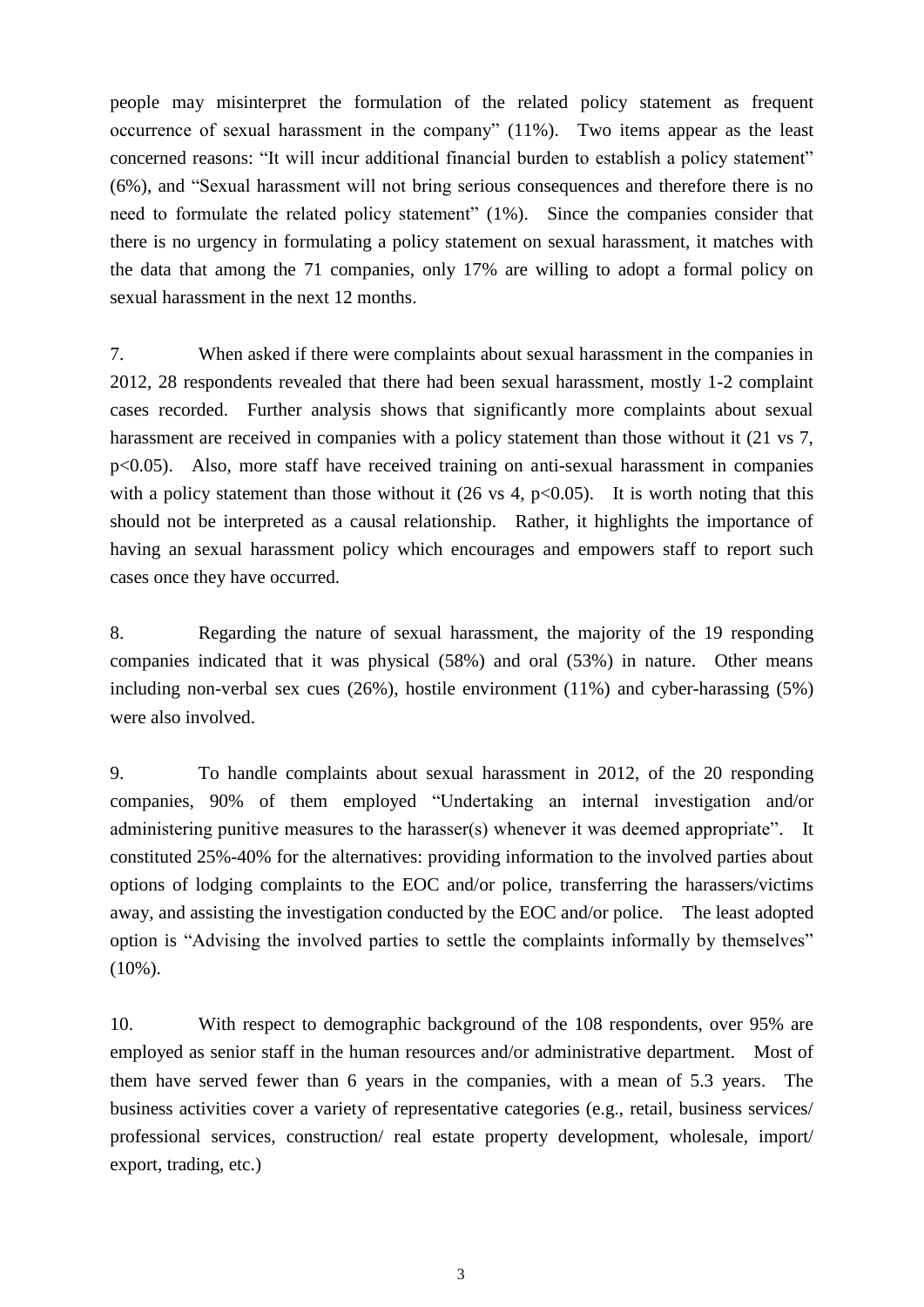11. Of the 111 responding companies, most of them (69%) have employed 100 or above staff whereas 31% should be small and medium sized enterprises (SMEs) which have employed fewer than 100 staff. Results show that whether there is a policy statement in the company is not correlated with the company size. However, SMEs tend to be run without a policy statement. Most respondents welcome the invitation if training courses are provided for them (67%) but a considerable number of respondents decline (30%).

#### **Recommendations**

12. It is somewhat disturbing to note that 43% of the surveyed 198 companies have not adopted a policy statement on sexual harassment. This tends to indicate that generally speaking the level of awareness by company management board on sexual harassment seems to be low. The EOC intends to take the initiatives and collaborate with professional associations in launching anti-sexual harassment campaigns in order to ensure that sexual–harassment-free-environment wide exists in the business sector in Hong Kong.

13. The common reasons for not having an sexual harassment policy are "It appears no urgency to formulate a policy statement on sexual harassment" and "Never have thought of developing a policy statement". Some management personnel even considered "Sexual harassment has not occurred in the company and therefore, it is not a necessity to formulate the related policy statement". It is important to point out that because of the potential harm of sexual harassment, company management board should not wait until sexual harassment becomes serious before formally tackling it. All companies should adopt and implement an sexual harassment policy, ensuring that bullying does not exist in the workplace.

14. As for those companies without a policy statement on sexual harassment, it is unfortunate to note that 82% would not choose to formulate this policy in the near future. Given the serious nature of sexual harassment, it makes sense for company management boards to embrace an sexual harassment policy. Sufficient information on anti-sexual harassment should be provided to all company staff at a regular interval and a policy of zero-tolerance has to be implemented. The EOC will join hands with relevant stakeholders (e.g., professional associations, business organizations) to launch a "Business Against Sexual Harassment" (BASH) campaign. Certificate training courses on the prevention of sexual harassment will take the form of continuing professional development. Furthermore, an award scheme will be set up to recognize companies with a comprehensive sexual harassment policy.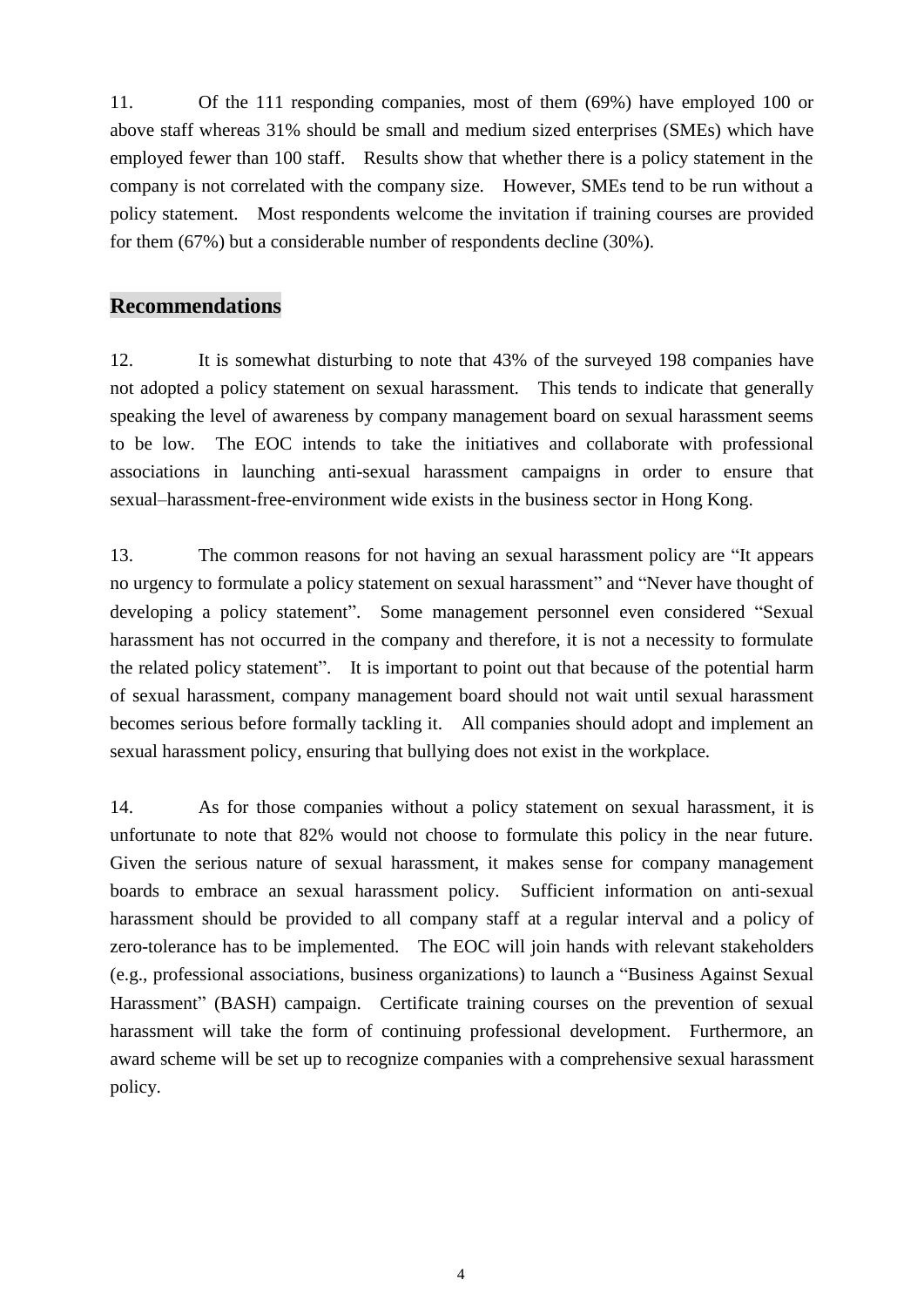## **Tables and Charts**

1. Is there a policy statement on sexual harassment in your company? (N=198)



2[a]. If there is a policy statement on sexual harassment in your company, its content includes: (N=62)

| <b>Item</b>                                                                                                                      |    | $\frac{0}{0}$ |
|----------------------------------------------------------------------------------------------------------------------------------|----|---------------|
| A clear statement that sexual harassment will not be tolerated.                                                                  | 50 | 81            |
| A message that management is committed to eliminating and preventing sexual<br>harassment.                                       |    | 77            |
| The options available for dealing with sexual harassment complaints formally.                                                    |    | 74            |
| Information about the organisation's internal complaint procedures, assuring<br>employees that confidentiality will be observed. |    | 68            |
| The policy on sexual harassment is disseminated to all staff.                                                                    |    | 60            |
| The legal definition of sexual harassment.                                                                                       |    | 58            |
| A behavioural definition of sexual harassment, i.e. some examples of conduct<br>which could amount to sexual harassment.         |    | 56            |
| An assurance that no one will be victimised or penalised for coming forward with a<br>complaint.                                 |    | 56            |
| A note about disciplinary action.                                                                                                |    | 55            |
| The policy on sexual harassment is posted on bulletin boards, company's website<br>or intranet.                                  |    | 53            |
| There exists a designated person to handle sexual harassment complaints and<br>promotion of preventing sexual harassment.        | 24 | 39            |
| A note that the complainant may lodge a complaint directly with the EOC or take<br>action in the District Court.                 | 23 | 37            |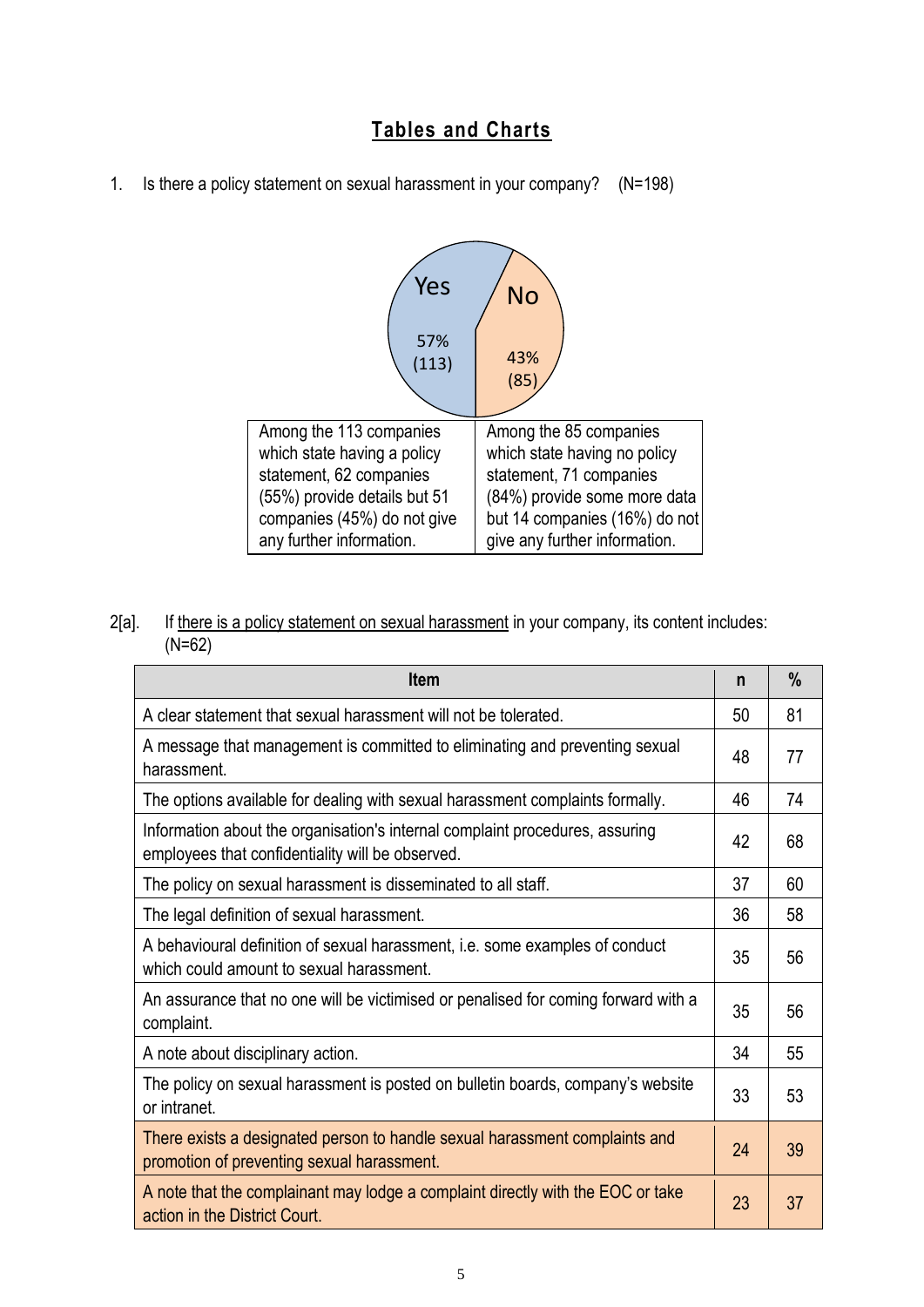| <b>Item</b>                                                                                                                            |    | $\%$ |
|----------------------------------------------------------------------------------------------------------------------------------------|----|------|
| Offer anti-sexual harassment training to staff.                                                                                        | 23 | 37   |
| The names and telephone numbers of officers who are responsible for dealing with<br>complaints, providing information and advice, etc. | 22 | 35   |
| The options available for dealing with sexual harassment complaints informally.                                                        | 17 | 27   |
| The policy on sexual harassment is published periodically.                                                                             | 10 | 16   |

#### 2[b]. If there is NOT a policy statement on sexual harassment in your company, the reasons are: (N=71)

| <b>Item</b>                                                                                                                                                                                                                                                                                                                                                               |   | $\%$ |
|---------------------------------------------------------------------------------------------------------------------------------------------------------------------------------------------------------------------------------------------------------------------------------------------------------------------------------------------------------------------------|---|------|
| It appears no urgency to formulate a policy statement on sexual harassment.                                                                                                                                                                                                                                                                                               |   | 46   |
| Never have thought of developing a policy statement.                                                                                                                                                                                                                                                                                                                      |   | 37   |
| Sexual harassment has not occurred in the company and therefore, it is not a<br>necessity to formulate the related policy statement.                                                                                                                                                                                                                                      |   | 27   |
| Staff are not trained in formulating the related policy statement.                                                                                                                                                                                                                                                                                                        |   | 24   |
| There are concerns that people may misinterpret the formulation of the related<br>policy statement as frequent occurrence of sexual harassment in the company.                                                                                                                                                                                                            |   | 11   |
| <b>Others</b><br>Mother company has this policy but Hong Kong company did not use it.<br>The company has not formulated the policy yet.<br>$\blacksquare$<br>We have a draft but not launched yet.<br>$\blacksquare$<br>Work in progress.<br>We have a relevant policy which is not specialized in sexual harassment.<br>$\blacksquare$<br>Not mentioned.<br>Do not know. |   | 10   |
| It will incur additional financial burden to establish a policy statement.                                                                                                                                                                                                                                                                                                | 4 | 6    |
| Sexual harassment will not bring serious consequences and therefore there is no<br>need to formulate the related policy statement.                                                                                                                                                                                                                                        |   |      |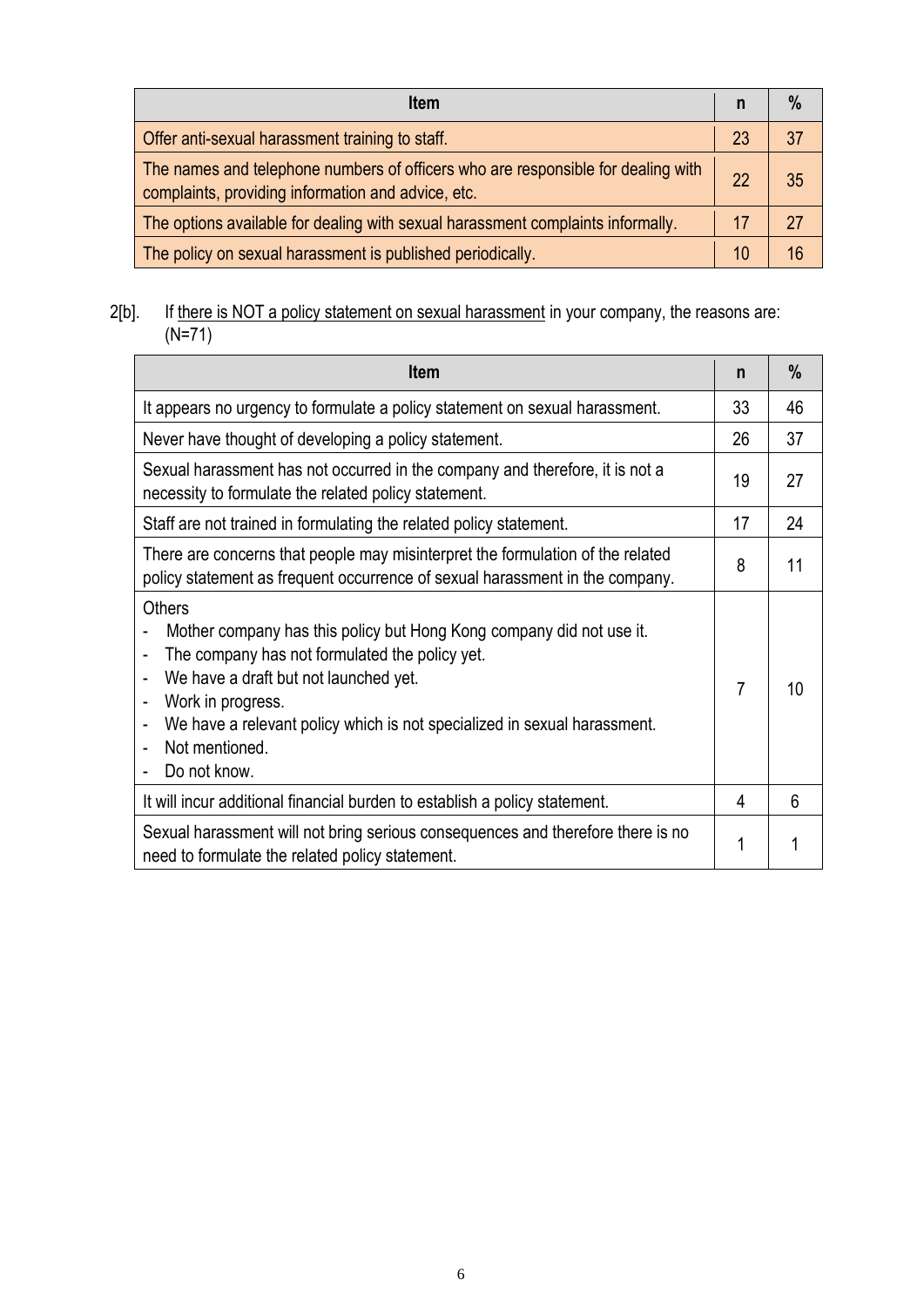2[c]. Based on your understanding, will a policy statement on sexual harassment be formulated in your company in the next 12 months? (N=71)



3[a]. Based on your understanding, were there any complaints about sexual harassment in your company in 2012? (N=132)

| <b>Company with SH complaints</b> |           |  |
|-----------------------------------|-----------|--|
| <b>Yes</b>                        | <b>No</b> |  |
| $21*$                             | 41        |  |
| 7*                                | 63        |  |
| 28 (21%)<br>Subtotal              | 104 (79%) |  |
|                                   |           |  |

Note: -

\* No. of companies having received SH complaints are significantly different if there is a policy statement or not, p<0.05.

3[b]. If there were complaints about sexual harassment in your company in 2012, please indicate the nature:

| $(N=19)$<br>(The no. of SH complaint cases received by most companies is 1-2.) |
|--------------------------------------------------------------------------------|
|--------------------------------------------------------------------------------|

| <b>Nature of sexual harassment</b>                                                                                                                                                                                       |    | %  |
|--------------------------------------------------------------------------------------------------------------------------------------------------------------------------------------------------------------------------|----|----|
| Physical (e.g. pulling someone's clothing or inappropriate touching [e.g. patting,<br>touching, kissing or pinching])                                                                                                    | 11 | 58 |
| Oral (e.g. dirty jokes related to sex [i.e. unwelcome sexual jokes], comments<br>with sexual innuendoes)                                                                                                                 | 10 | 53 |
| Non-verbal sex cues (e.g. looking someone up and down in a sexual way)                                                                                                                                                   | 5  | 26 |
| Hostile environment (e.g. eye-catching sexual messages/ graffiti/ sexually<br>obscene or suggestive photographs on toilet door, wall, notice board, locker<br>area, computer screen saver and personal decorations, etc) |    | 11 |
| <b>Others</b><br>One kept sending love messages to another employee of department head<br>grade.                                                                                                                         | 1  | 5  |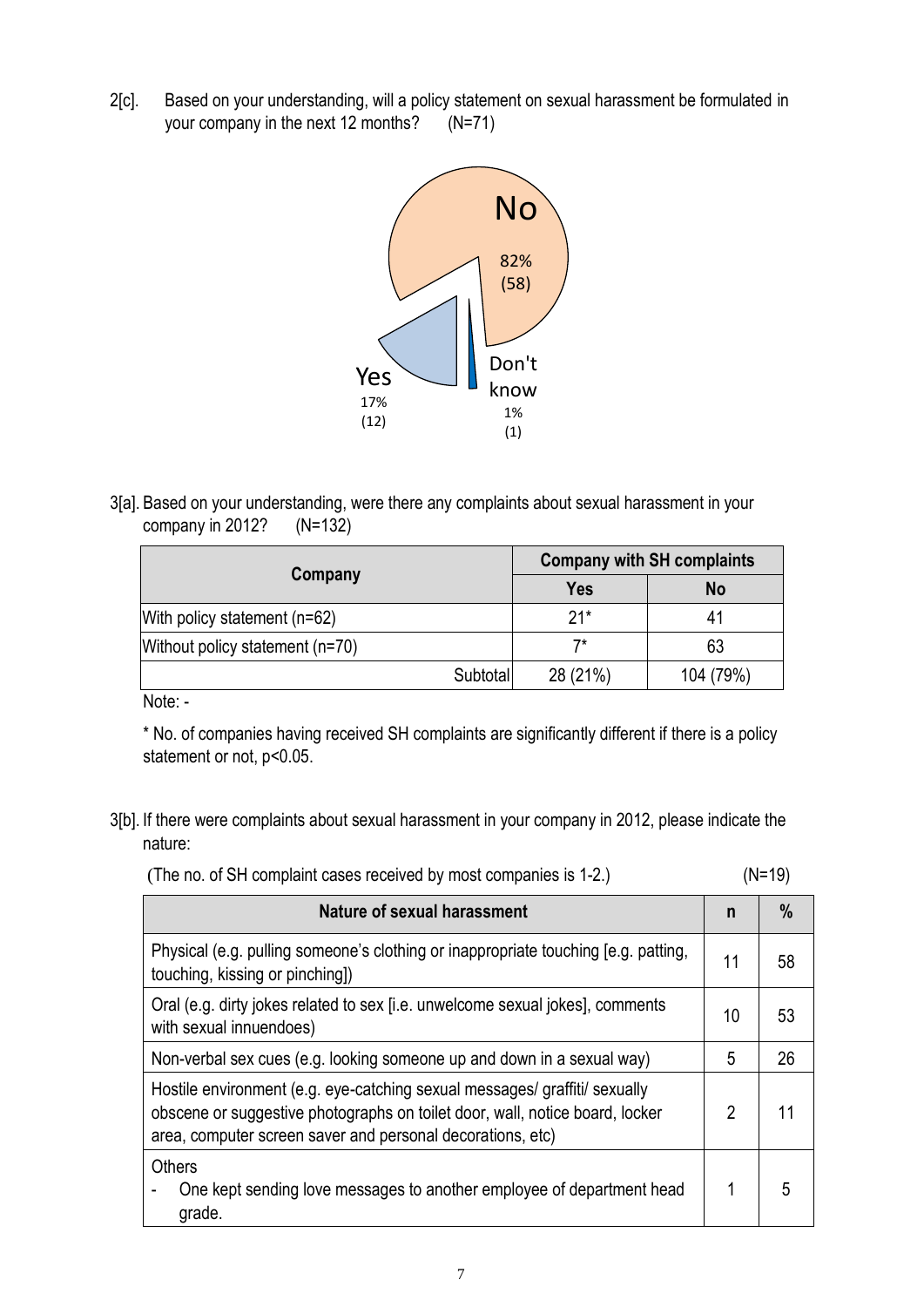3[c]. If there were complaints about sexual harassment (SH) in your company in 2012, please indicate the ways of handling the SH complaints.

|                                                                                                                                                                                                                                                                                 |                | $(N=20)$ |
|---------------------------------------------------------------------------------------------------------------------------------------------------------------------------------------------------------------------------------------------------------------------------------|----------------|----------|
| <b>Ways of handling SH complaints</b>                                                                                                                                                                                                                                           | n              | %        |
| Undertaking an internal investigation and/or administering punitive measures to<br>the harasser(s) whenever it was deemed appropriate                                                                                                                                           | 18             | 90       |
| Providing information to the involved parties about options of lodging complaints<br>to the EOC and/or police                                                                                                                                                                   | 8              | 40       |
| Transferring the harasser(s) to another department/branch where business<br>contact with the victim(s) should be minimal.                                                                                                                                                       | $\overline{7}$ | 35       |
| Assisting the police's investigation into the allegation (if it is a criminal case)<br>lodged by the victim(s) against the harasser(s)                                                                                                                                          | $\overline{7}$ | 35       |
| Transferring the victim(s) to another department/branch where business contact<br>with the harasser(s) should be minimal.                                                                                                                                                       | 6              | 30       |
| Assisting EOC's investigation into the complaint lodged by the victim(s) with the<br>EOC and/or attending conciliation meetings arranged by the EOC                                                                                                                             | 5              | 25       |
| <b>Others</b><br>Conciliation<br>Human Resources Department went to interview involved parties and it<br>stopped.<br>When she submitted her resignation, she made the complaint to the<br>$\qquad \qquad \blacksquare$<br>company. She did nothing before she left the company. | 3              | 15       |
| Advising the involved parties to settle the complaints informally by themselves                                                                                                                                                                                                 | $\overline{2}$ | 10       |

4. Within 3 years from 2010 to 2012, have staff in the company received training on anti-sexual harassment? (N=111)

|                                 | <b>Company with trained staff</b> |          |            |
|---------------------------------|-----------------------------------|----------|------------|
| Company                         | Yes <sup>+</sup>                  | No       | Don't know |
| With policy statement (n=51)    | $26*$                             | 20       | ე          |
| Without policy statement (n=60) | ∆*                                | 44       | 12         |
| Subtotal                        | 30(27%)                           | 64 (58%) | 17 (15%)   |

Notes: -

\* No. of companies having trained staff are significantly different if there is a policy statement or not, p<0.05.

 $+$  The no. of trained staff per company varies tremendously in a range of  $1 - 1,312$ .

5. Your position in the company (N=108)

Of the 108 respondents, over 95% are employed as senior staff in the human resources and/or administrative department.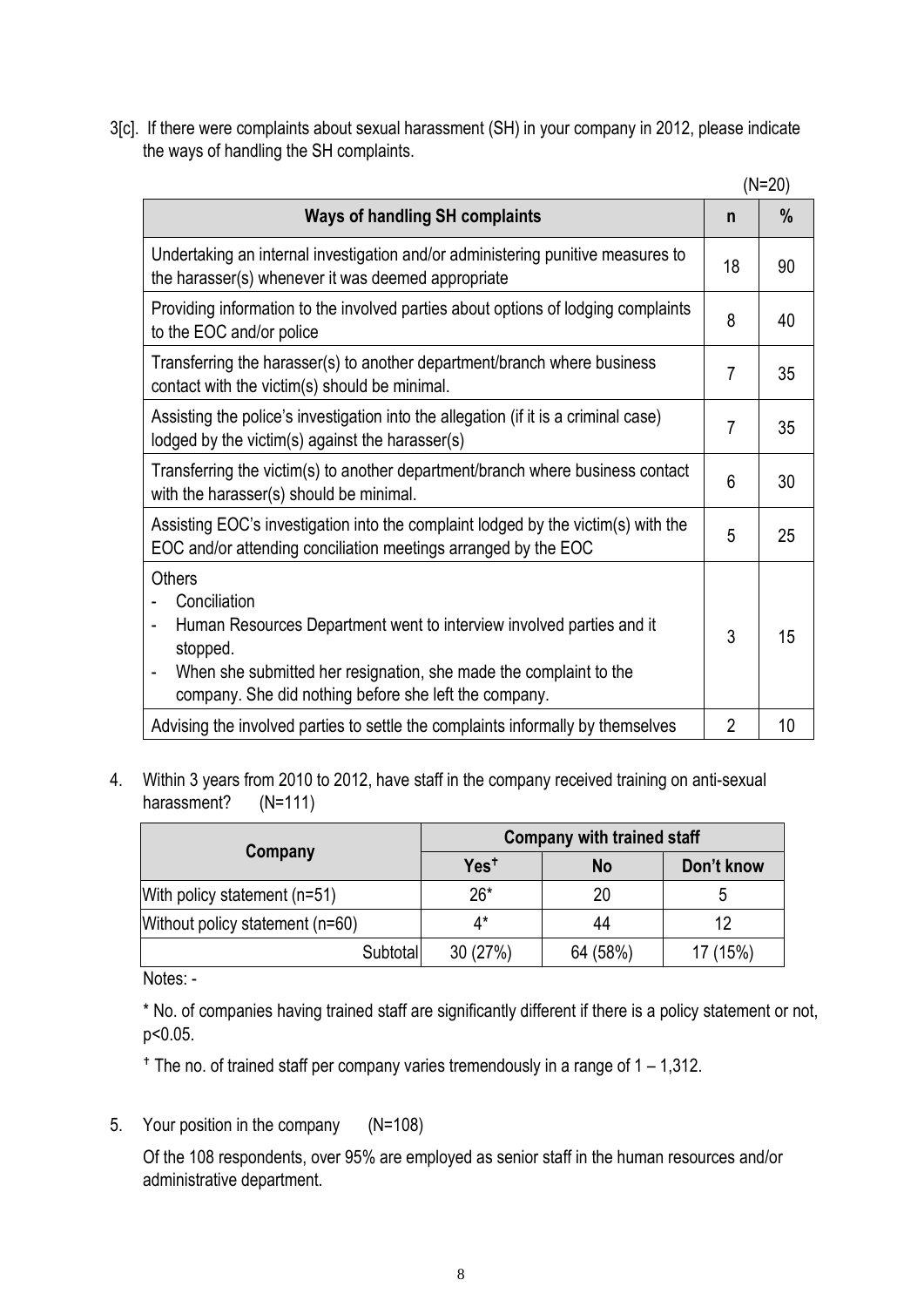6. Years of service in your company (N=109, mean=5.3)



## 7. You company's main business activity example to the state of the (N=110)

| <b>Category</b>                               | $\mathsf{n}$   | %              |
|-----------------------------------------------|----------------|----------------|
| <b>Banking</b>                                | 4              | 4              |
| Business services/professional services       | 9              | 8              |
| Community/social/personal services            | $\overline{7}$ | 6              |
| Construction/real estate property development | 9              | 8              |
| <b>Financial services</b>                     | 4              | 4              |
| Hotel/furnished accommodation                 | 4              | 4              |
| Insurance                                     | 6              | 5              |
| Manufacturing                                 | $\overline{7}$ | 6              |
| Property management                           | 4              | 4              |
| Restaurant/catering                           | 4              | 4              |
| Retail                                        | 10             | 9              |
| Telecommunication                             | $\overline{2}$ | $\overline{2}$ |
| Transport/logistics                           | 7              | 6              |
| Wholesale, import/export, trading             | 9              | 8              |
| Others (e.g. media, utilities)                | 24             | 22             |